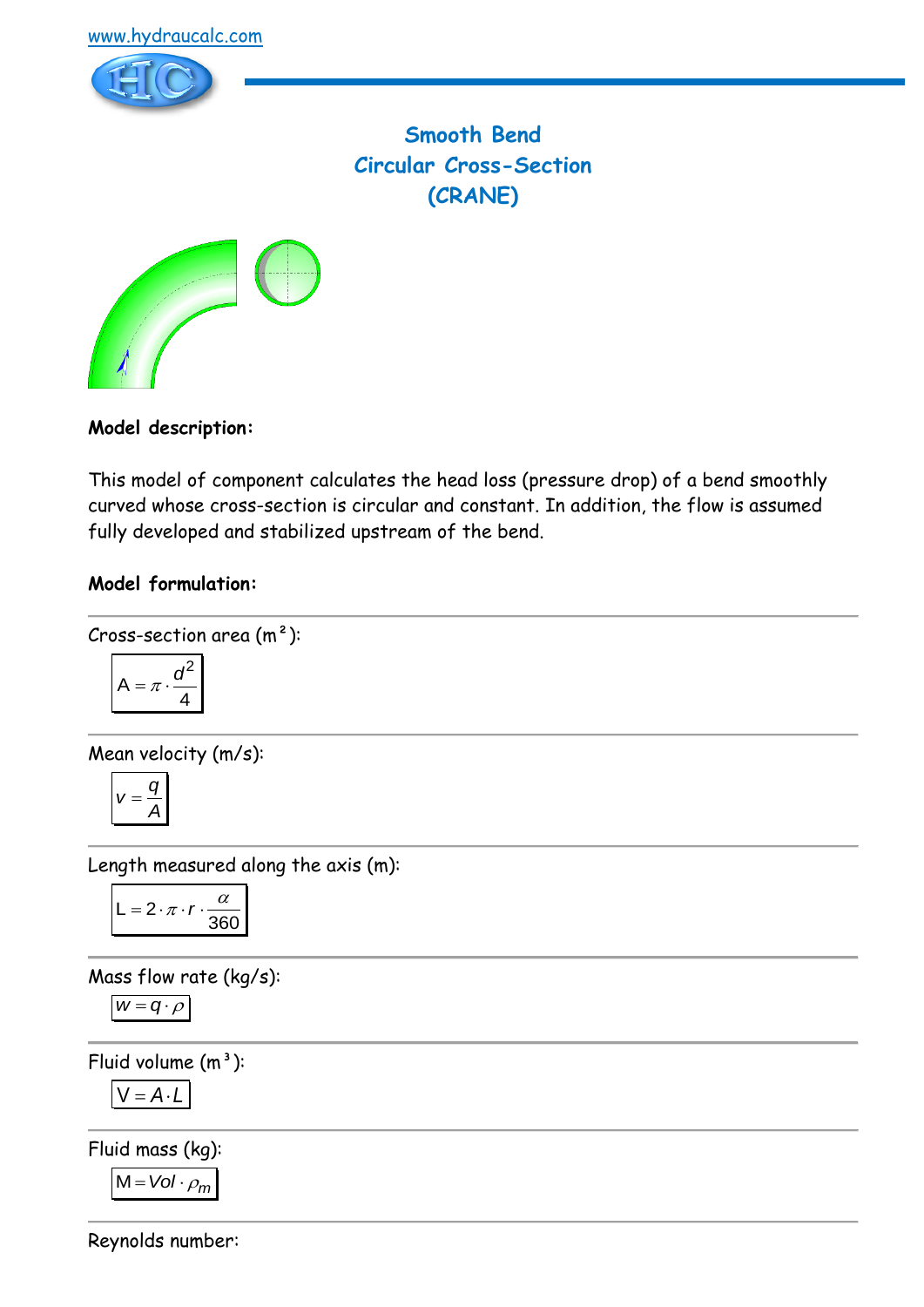$$
\mathsf{Re} = \frac{v \cdot d}{v}
$$

Darcy friction factor:



Resistance coefficient for one 90° smooth bend:

| $=$<br>7 |  |
|----------|--|
|----------|--|

([1] Appendix A-29)

| r/d | K          | K/f <sub>T</sub> |
|-----|------------|------------------|
| 1   | 20 $fT$    | 20               |
| 1.5 | 14 $fT$    | 14               |
| 2   | 12 $f_{T}$ | 12               |
| 3   | 12 $fT$    | 12               |
| 4   | 14 $fT$    | 14               |
| 6   | 17 $fT$    | 17               |
| 8   | 24 $f_T$   | 24               |
| 10  | 30 $fT$    | 30               |
| 12  | 34 $fT$    | 34               |
| 14  | 38 $fT$    | 38               |
| 16  | 42 $fT$    | 42               |
| 20  | 50 $fT$    | 50               |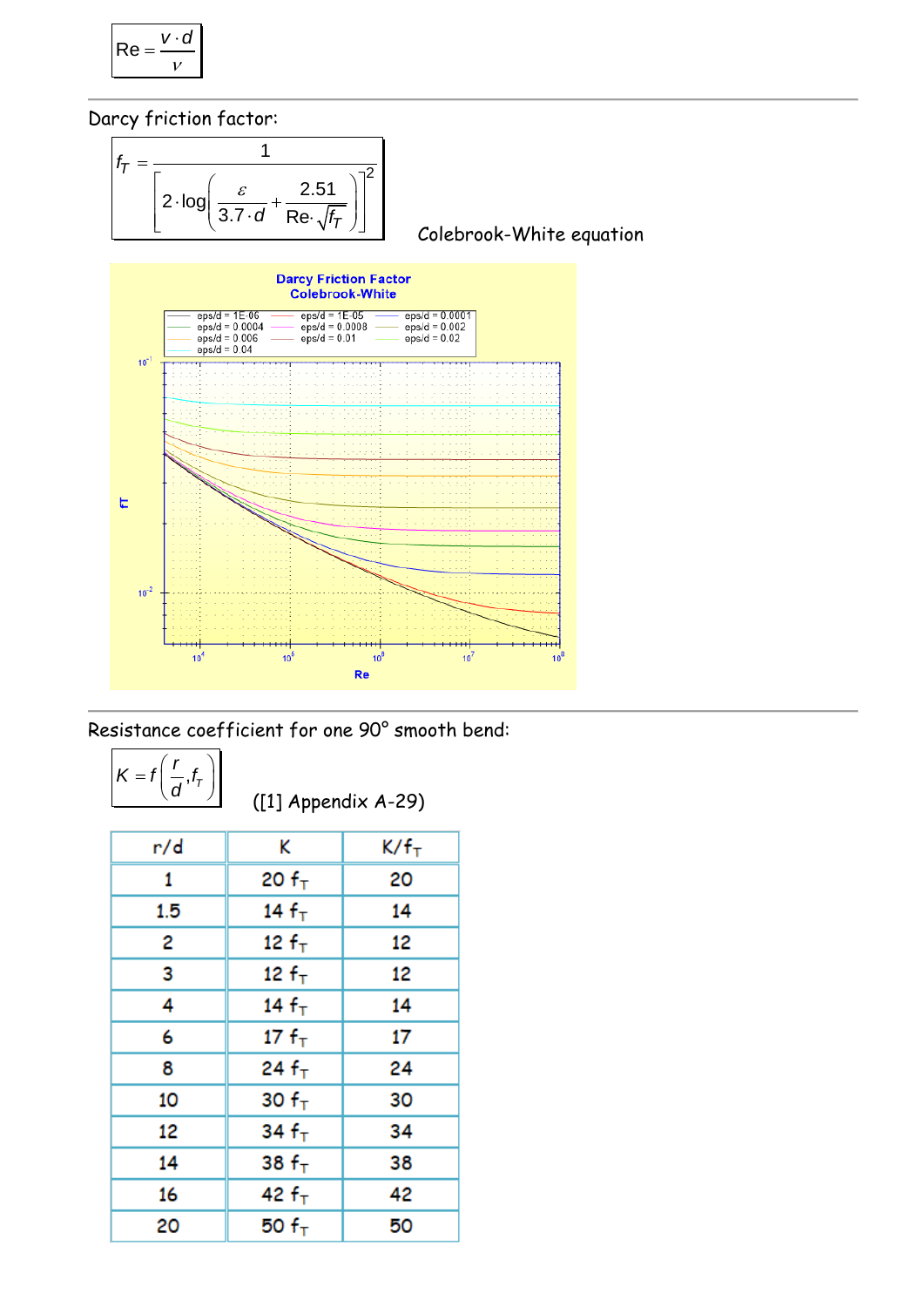

Correction coefficient for angle lower than 90°:



Total pressure loss coefficient (based on mean velocity in bend):

 $\bullet \ \alpha \geq 90^{\circ}$ 

$$
\alpha \ge 90^{\circ}
$$
\n
$$
K_B = \left(\frac{\alpha}{90} - 1\right) \left(0.25 \cdot \pi \cdot f_7 \cdot \frac{r}{d} + 0.5 \cdot K\right) + K
$$

([1] Appendix A-29)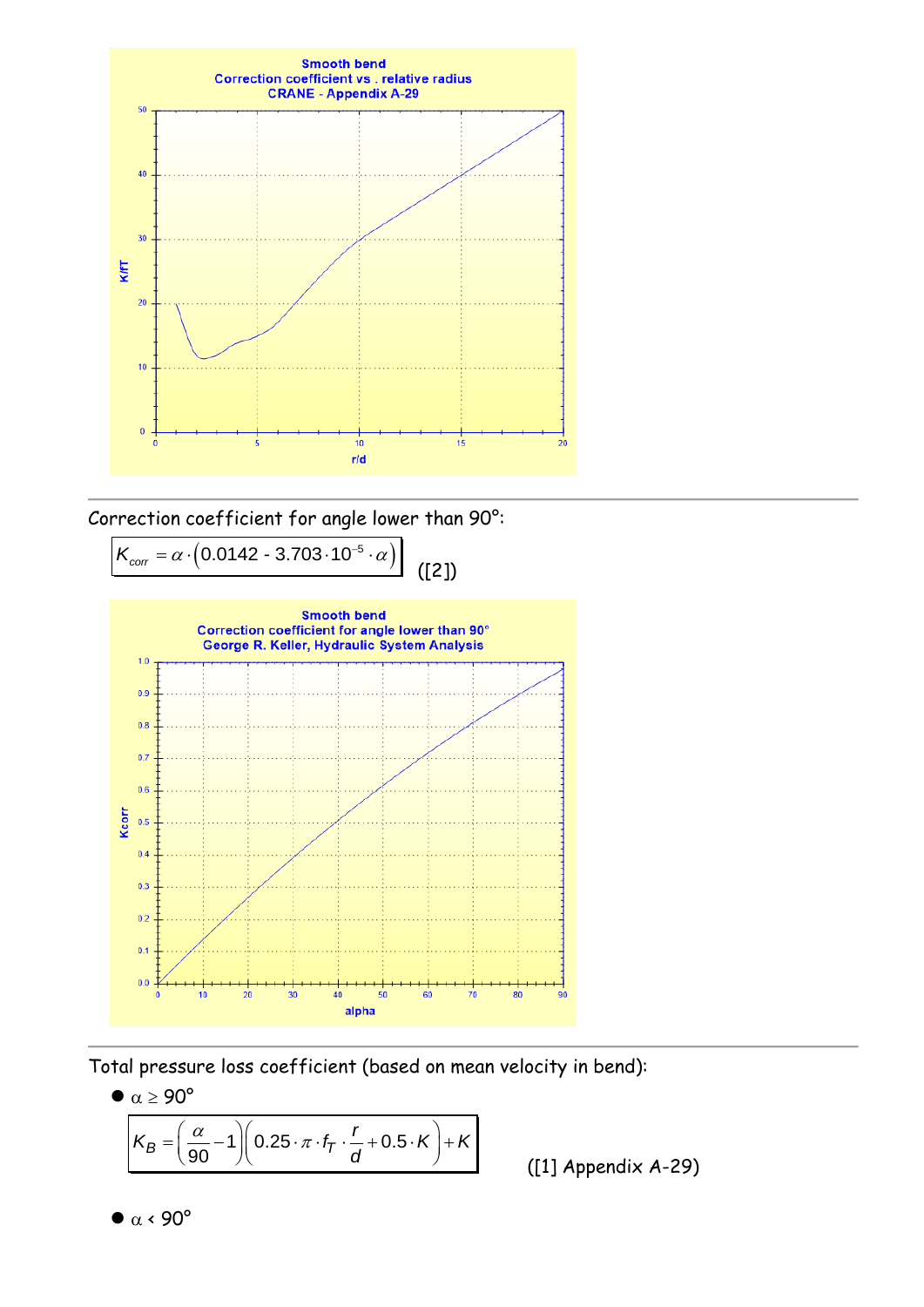

Total pressure loss (Pa):

$$
\Delta P = K_B \cdot \frac{\rho \cdot v^2}{2}
$$

Total head loss of fluid (m):

$$
\Delta H = K_B \cdot \frac{v^2}{2 \cdot g}
$$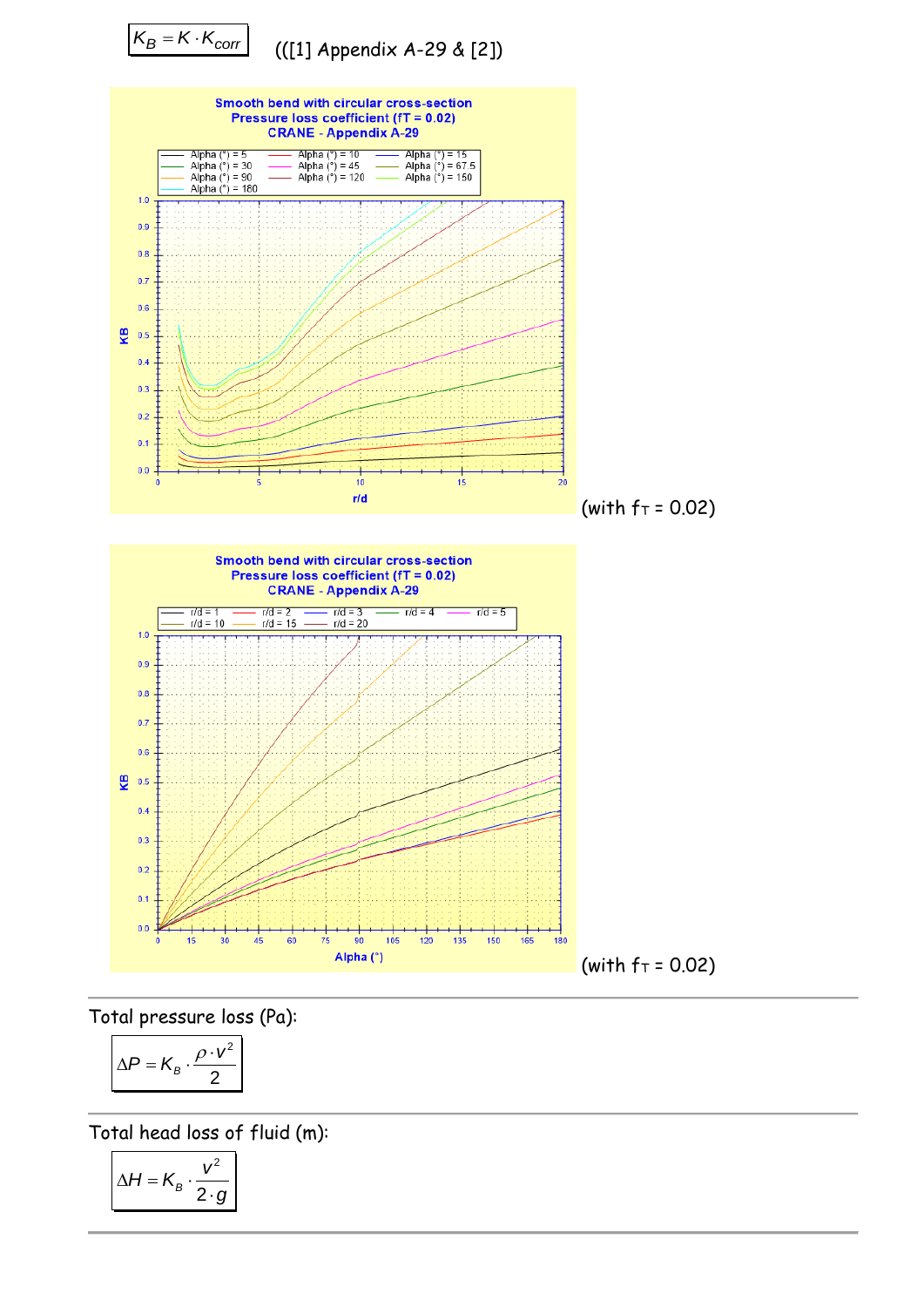Hydraulic power loss (W):

 $Wh = \Delta P \cdot q$ 

Straight length of equivalent pressure loss (m):

$$
L_{eq} = K_B \cdot \frac{d}{f_T}
$$

# **Symbols, Definitions, SI Units:**

| d                | Pipe internal diameter (m)                                          |
|------------------|---------------------------------------------------------------------|
| A                | Cross-section area $(m2)$                                           |
| q                | Volume flow rate $(m^3/s)$                                          |
| $\mathsf{v}$     | Mean velocity (m/s)                                                 |
| L                | Length measured along the axis (m)                                  |
| r                | Radius of curvature (m)                                             |
| $\alpha$         | Curvature angle (°)                                                 |
| W                | Mass flow rate $(kg/s)$                                             |
| V                | Fluid volume $(m^3)$                                                |
| M                | Fluid mass (kg)                                                     |
| Re               | Reynolds number ()                                                  |
| $f_{\mathsf{T}}$ | Darcy friction factor                                               |
| ε                | Absolute roughness of walls (m)                                     |
| K                | Resistance coefficient for one 90° smooth bend ()                   |
| Kcorr            | Correction coefficient for angle lower than 90° ()                  |
| $K_B$            | Total pressure loss coefficient (based on mean velocity in bend) () |
| $\Delta P$       | Total pressure loss (Pa)                                            |
| $\Delta H$       | Total head loss of fluid (m)                                        |
| Wh               | Hydraulic power loss (W)                                            |
| Leg              | Straight length of equivalent pressure loss (m)                     |
| $\rho$           | Fluid density $(kg/m^3)$                                            |
| $\mathbf v$      | Fluid kinematic viscosity $(m^2/s)$                                 |
| 9                | Gravitational acceleration $(m/s^2)$                                |

# **Validity range:**

- turbulent flow regime (Re  $\geq 10^4$ )
- stabilized flow upstream of the bend
- curvature angle between 0° and 180°
- relative radius of curvature (r/d) range between 1 and 20 for relative radii 'r/d' between 0.5 and 1 or those greater than 20, the coefficient 'K' is linearly extrapolated.